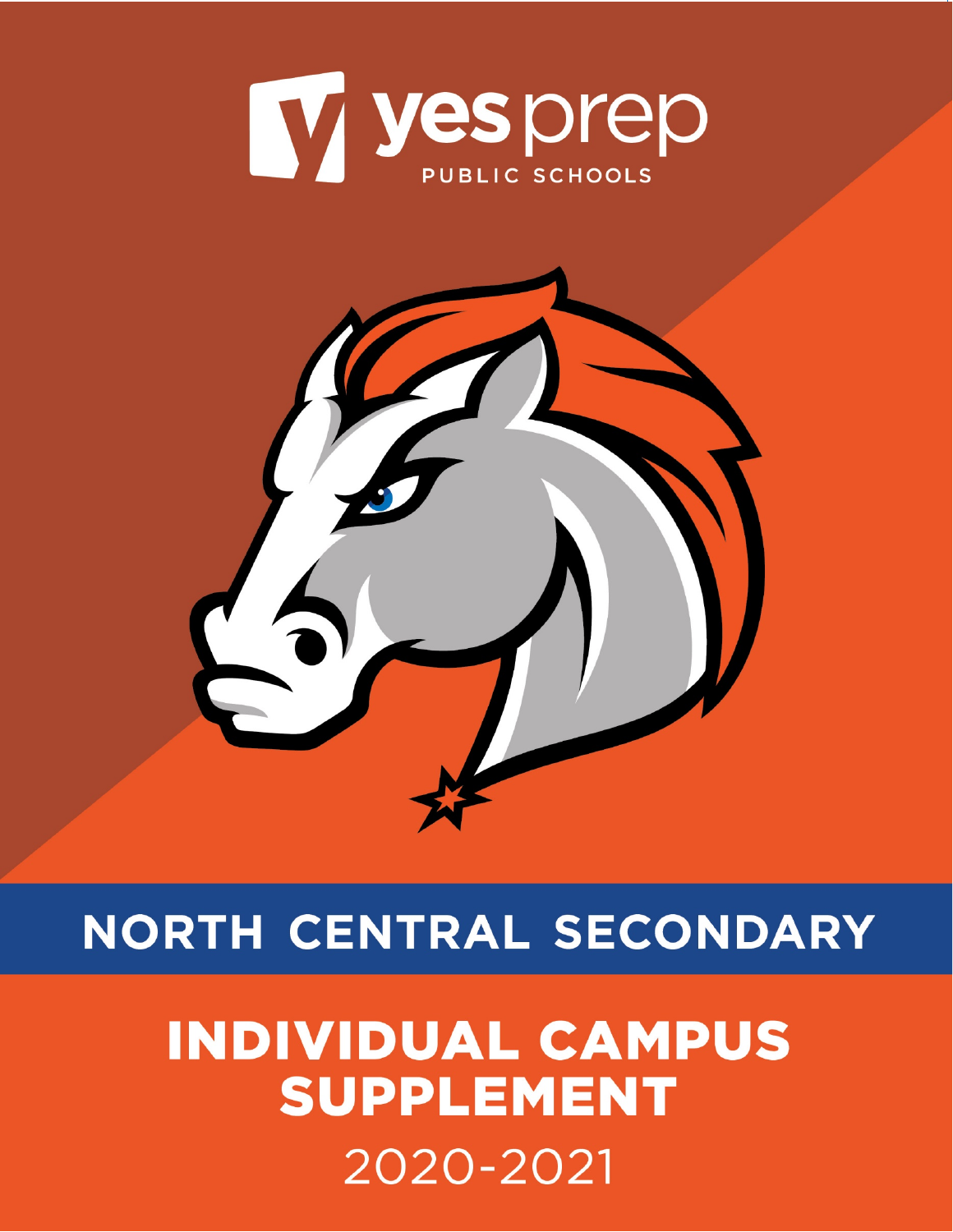## **TABLE OF CONTENTS**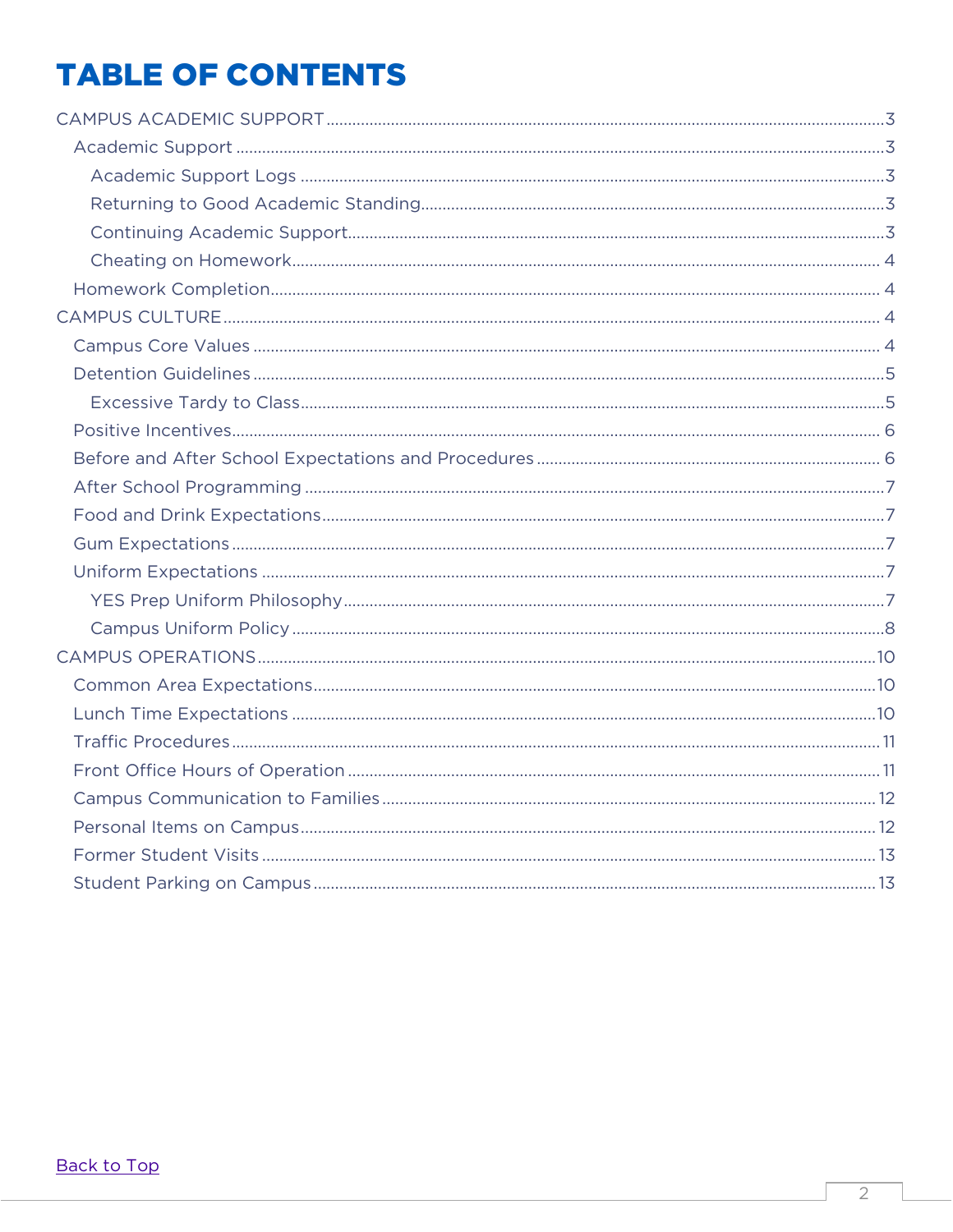## CAMPUS ACADEMIC SUPPORT

## <span id="page-2-1"></span><span id="page-2-0"></span>Academic Support

Any YES student who has failed two or more classes will receive Academic Support. Academic Support will last for a minimum of six weeks, or one grading cycle. During this time, students should focus their time and effort on making sure that they are earning passing grades (70 percent or above) in all classes. Students should take advantage of study hall times, make an extra effort to call all teachers with questions about homework or projects, and schedule lunch and/or after-school tutorials if necessary, to bring up their grades.

### Academic Support Logs

<span id="page-2-2"></span>Any student on Academic Support will be required to submit a weekly accountability document to their grade level chair. Students and parents are encouraged to use this document to reflect on their performance during the week and to set goals for the upcoming week. Students will work with an advisor to set and reach goals for academic, social and emotional success. Any student who fails to return the Academic Support log will be subject to appropriate disciplinary action as determined by the school administrator.

### Returning to Good Academic Standing

<span id="page-2-4"></span><span id="page-2-3"></span>If, according to the next report card, if the student is passing all classes, s/he will be removed from Academic Support and will become a student in good standing.

### Continuing Academic Support

Any student on Academic Support who is failing classes at the end of the next grading cycle will be reviewed by their grade-level teachers. The grade level teachers will then advise the school administrator to make the following determination:

a. The student is not passing all classes but is making significant progress. This student will remain on Academic Support for another grading cycle and their progress will be reviewed for the next nine weeks.

b. The student is not passing all classes and has shown little or no improvement or effort toward improvement. This student will be in jeopardy of not being promoted as a YES Prep student at the end of the academic year.

A grade-level teacher will meet with each student who continues to earn failing marks and, if necessary, their parent or guardian to discuss that student's academic status. The school administrator may also choose to attend these meetings. At this time, parents will be presented with additional feedback and suggestions from the child's teachers.

After two quarters on Academic Support, a parent conference may be required. During the conference a growth plan may be developed, and additional consequences may be determined. These consequences may include, but are not limited to, suspension from all school-sponsored activities.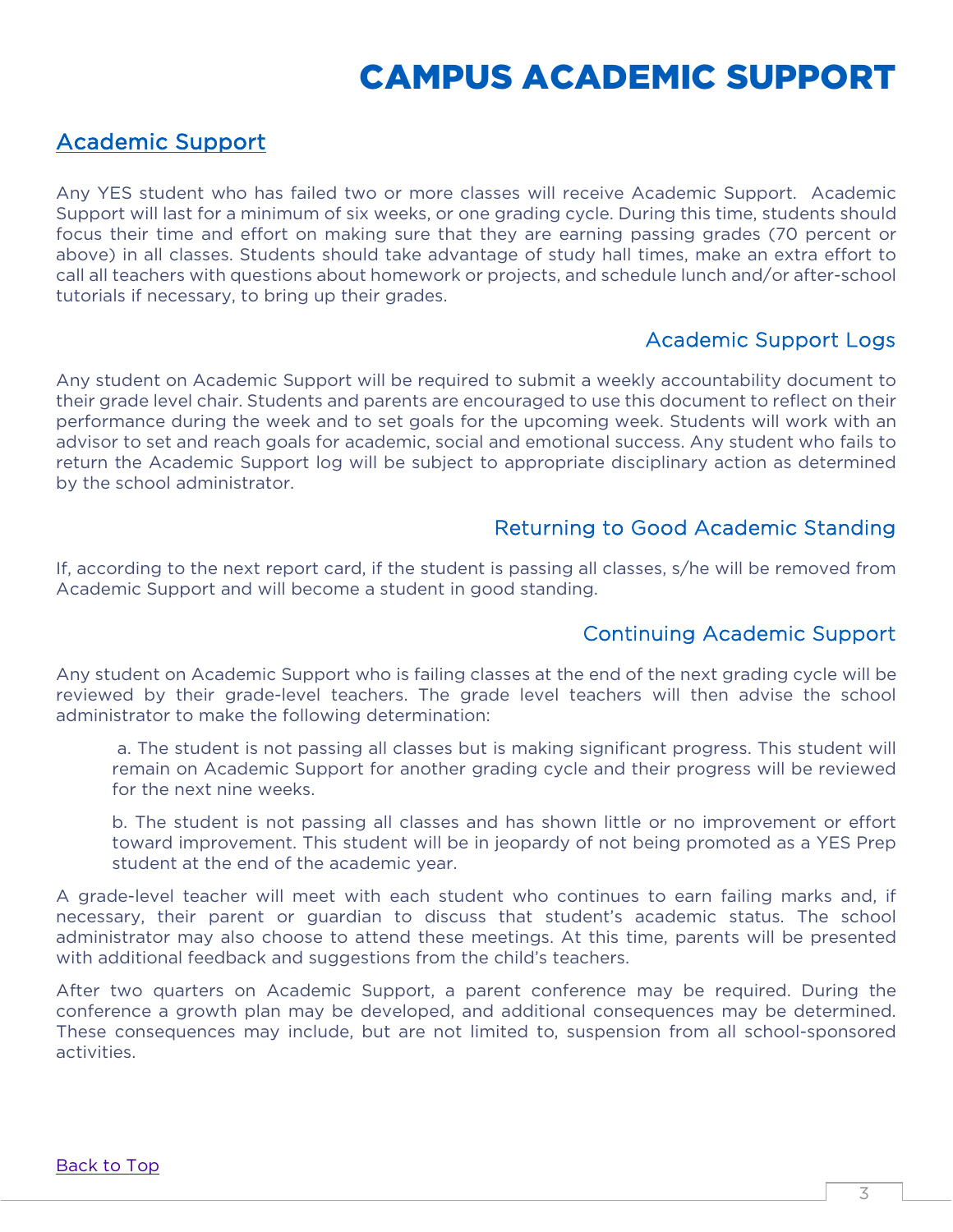## Cheating on Homework

<span id="page-3-0"></span>Students who are caught cheating or plagiarizing on any assignment that does not fall under the Code of Conduct's Academic Dishonesty will receive an automatic referral to the Honor Council to be determine consequences and will be not eligible to retake the assignment. Further consequences may be applicable, depending on the situation. \*\*Please refer to the Code of Conduct for more information.

## <span id="page-3-1"></span>Homework Completion

Wall Street is the after-school program used as an intervention to ensure our students build skills such as responsibility, time management and organization. It is named after Wall Street in New York City, where the motto of the investment bankers who work there is "you don't go home until the work is done." Students may be required to stay after school for Wall Street if they come to class unprepared or with work that is not up to the YES Prep standard of quality. All assignments (homework and class work) must be (1) neat, (2) complete, (3) accurate and (4) on time. Students are required to stay after school on Tuesdays and Thursdays until 5 pm; parents will be notified and are responsible for transportation home after Wall Street. Wall Street will not be rescheduled except in the case of a family emergency, and the request must be made to the school administrator or Dean of Students by the parent. Students who ask to reschedule Wall Street may have to stay for an extra day. This is up to the discretion of the school administrator or Dean of Students.

## CAMPUS CULTURE

## <span id="page-3-3"></span><span id="page-3-2"></span>Campus Core Values

At YES Prep North Central, we believe strong culture and community are essential to maximizing student achievement. We are constantly striving to create systems, structures, routines, and rituals that maximize school-wide consistency and individual creativity and achievement for students and staff. It is critical that we remain focused on fostering a high-quality culture so that students can develop the character and academic skills needed to graduate from college prepared to lead.

We use our core values, discipline system, positive praise, and feedback to reinforce vital behaviors that we believe will create school pride and safety, ensure a focus on learning, and foster relationships based on respect and kindness. We believe this will ultimately lead to student achievement and success at YES Prep North Central and beyond.

### What It Means to Live the Blue-Orange

YES Prep North Central is a place where we strive to daily live the Blue-Orange. This means we act in a way that demonstrates the things we value in our staff and students. Our values correspond with the YES Prep Thinks and Acts, a list of the key traits that set YES Prep students apart.

- Family-oriented-*We are a family-oriented school.*
	- o Trailblazers succeed when we succeed together as a team. Therefore, all Trailblazers commit to supporting each other and helping each other make good decisions and live out our values.
- Student Leadership: *The students of today are the leaders of tomorrow.*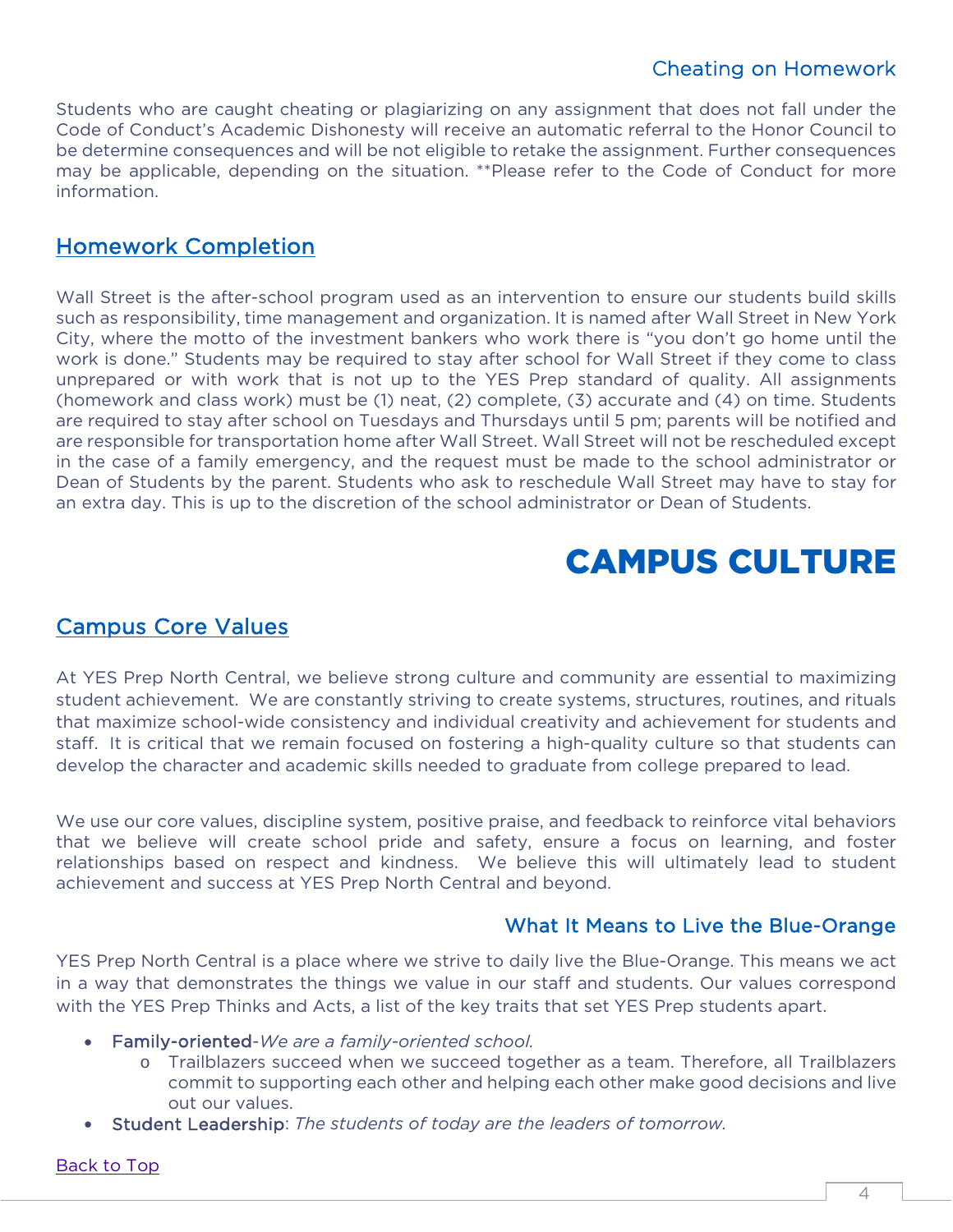- o Every student in grades 6-12 sets an example for their peers. By participating in extracurricular activities, demonstrating leadership by making the right choices consistently and contributing to the Trailblazer family, students are preparing for their future as leaders in our community.
- Respect-*We act in a way that earns the trust of others.*
	- o Students and staff earn each other's trust by treating each other respectfully. This means having regard for each other's feelings, work and space. The way we speak to and interact with other should always show mutual respect. This includes listening to and following directions, using an appropriate tone and language and treating others in a way we would like to be treated.
- Hard work-*Anything worth doing is worth doing right. We are ready and willing to work hard.*
	- o Our mission and goals are ambitious. In order to achieve these goals, we must give 100% every day both in and out of the classroom. Attending tutorials, studying and completing homework and taking advantage of retakes are a few examples of working hard. Students and staff must do whatever it takes to succeed.

## <span id="page-4-0"></span>Detention Guidelines

When a student earns their third demerit for the same behavior (i.e. Not being on time) in a oneweek period, they will earn a detention. When a student earns a demerit or a detention for one of the behaviors listed above, the staff member will enter the infraction in to our discipline application, Hero. Once the behavior is entered in to the discipline application, both students and parents will be able to view that the behavior was earned by the student and any associated consequence. The discipline application, Hero, will keep track of how many times a student has earned a demerit for the same behavior and assign the appropriate consequence.

- The SECOND time a student earns a demerit for the same behavior, they will serve a lunch detention.
- The FOURTH time a student earns a demerit for the same behavior, they will serve a after school detention.
- The SIXTH time a student earns a demerit for the same behavior, they will serve a Saturday detention.
- If a student earns a demerit for the same behavior more than SIX times in 3-week period, they will serve a after school detention every time they engage in that behavior.

A student may be assigned an escalated detention - after-school for Middle School/ Saturday for High School at the discretion of the GLC, DOS or other campus administrator for but not limited to the following reasons:

- egregious classroom behavior
- skipping an assigned detention
- <span id="page-4-1"></span>• non-restorable uniform violations

## Excessive Tardy to Class

Students who are not in their homeroom by 8:30 AM will be considered tardy and must report to the front office for a pass upon arrival to campus.

We encourage students to be dropped off no later than 8:20 AM so they have time to reach their destinations by 8:30 AM. The only excuse accepted for tardiness to school is a late school bus arrival.

All tardies are cumulative over a six-week cycle. Students who are late to school for any other reason will receive the following consequence: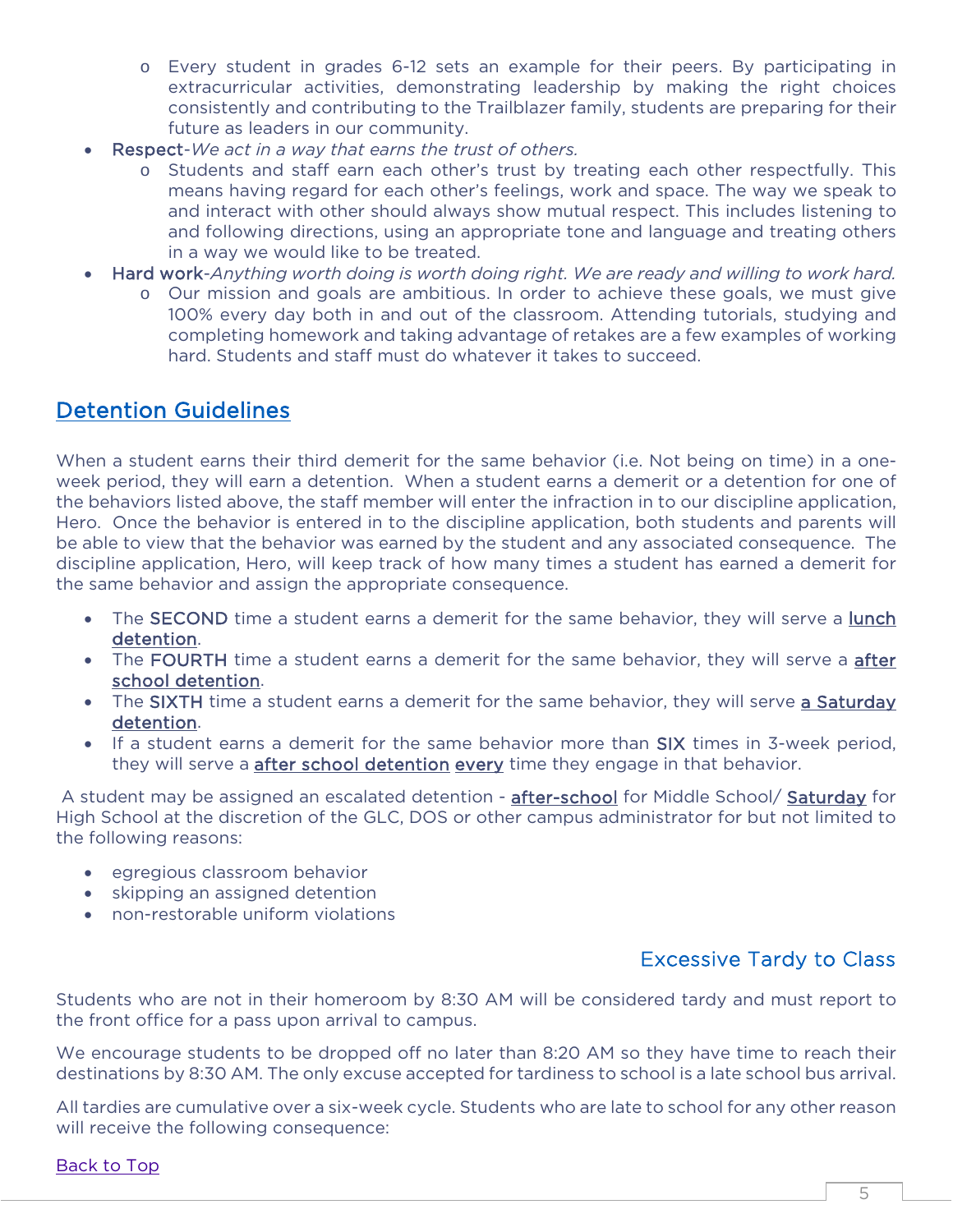- Two tardies within a six-week cycle: a warning notice will be given to the student by the front office and parent will be contacted.
- Three tardies or more within a six-week cycle: a student may be issued a lunch detention.

If a student shows a pattern of excessive tardiness to class, the Grade Level Chair and/or Dean of Students will create a plan that may include loss of privileges such as passing period, lunch, etc. Additional interventions can be implemented by the administration as necessary.

## <span id="page-5-0"></span>Positive Incentives

The Trailblazers of YES Prep North Central are some of the hardest working students at YES Prep, in Houston, and the country! We are constantly working to create ways to celebrate students who are consistently living out our core values. We have several systems in place to recognize the amazing things that our Trailblazers are doing inside and outside of the classroom. Below is a sampling of ways that we celebrate our Trailblazers!

- **Shout outs -** a public, verbal recognition of students who are living out the core values, usually accompanied with a ""Get em ready..."" and TWO CLAPS!
- Bid Trips a small field trip with one or more staff members where students use merits to bid on the trip that they want to attend! An example would be a bowling outing or trip to Barnes & Noble. Some trips may cost money, while others are free!
- Free Dress awarded at different parts of the year, for many different reasons, where students can wear jeans and a college or YES Prep t-shirt. (see below for more information)
- Super Free Dress –when a student earns super free dress s/he can wear dress of choice as long as they adhere to the dress code outlined below.
- Student of the Month awarded each month to an exemplary Trailblazer on each grade level. This award comes with a celebration exclusive to award winners from each grade level, such as an ice cream trip, special lunch, or dinner.
- End of the Year Academic Awards these awards are given to the top student or students who show the most growth in a grade level per academic subject area.
- Honor Roll Recognition each six weeks, students who have earned honor roll receive an honor roll wrist band, honor roll t-shirt (if they have not already earned these) and a public celebration which could include: an ice cream social, karaoke, or a special lunch.
- Perfect Attendance each six weeks, students who attend school every day will be celebrated
- High School students can use YE\$ to purchase jeans passes (Friday only)

## <span id="page-5-1"></span>Before and After School Expectations and Procedures

Campus will open at 7:30 am to students and families. At this time, students will be allowed to enter the Great Hall and start eating breakfast. While in the Great Hall, all students will be able to use their cellphones to be online, text, play games, etc. Students may not make calls and must be using headphones for audio. At 8:00 am, students who are done eating breakfast will be allowed to transition to the Gym for Middle School students and the Sanctitorium for High School students. Students in the Gym will not be allowed to be on their cell phones. Students in the Sanctitorium can be on their cell phones until 8:20.

Students will be allowed to eat only in the Great Hall. No food items will be allowed in the Gym, Sanctitorium or classrooms. Once in the Gym and Sanctitorium, all uniform expectations apply. Students should be wearing proper uniform and their ID.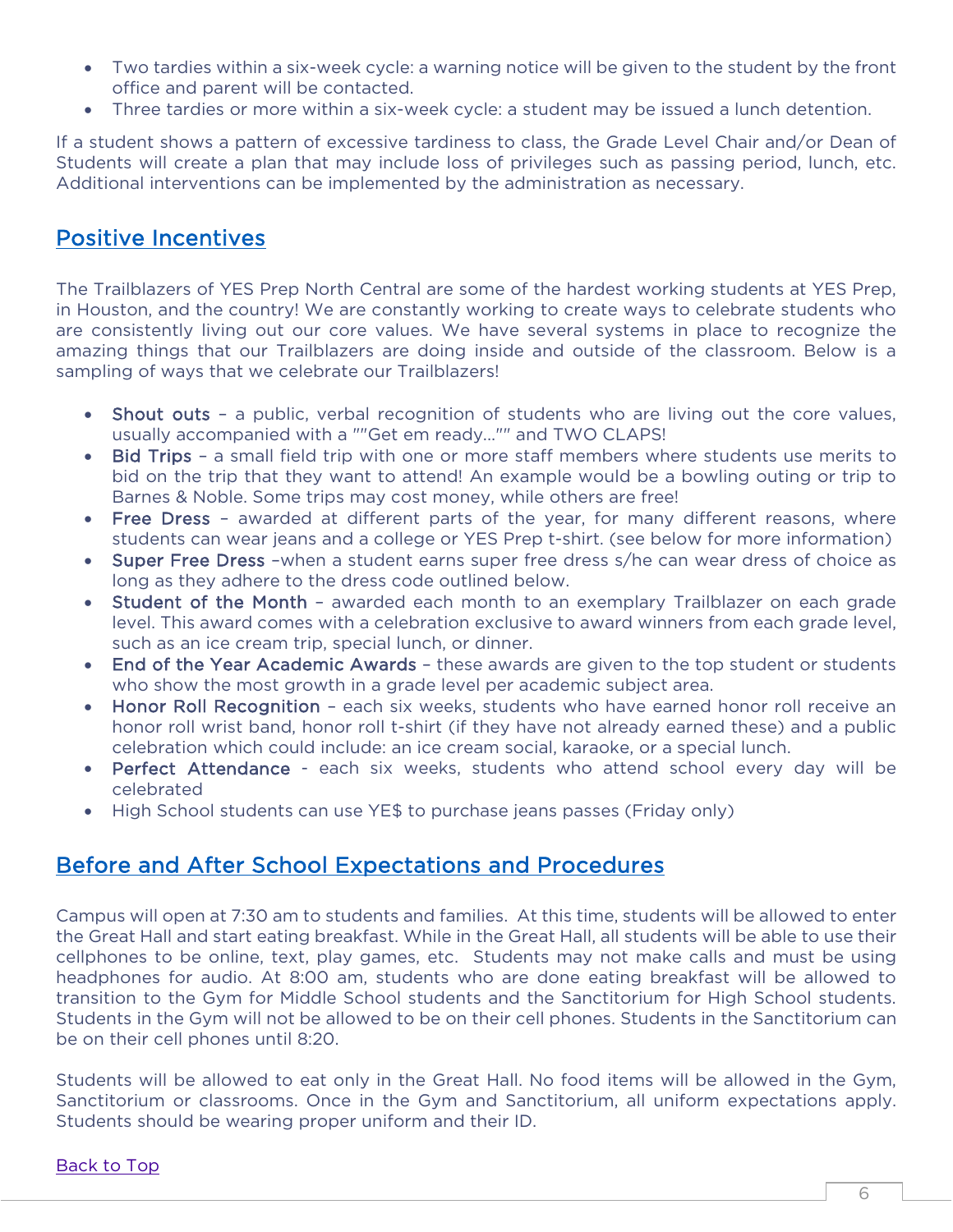At 8:20 am, students will be allowed to transition to homeroom.

Immediately after the bell that indicates dismissal, students should transition to their after-school locations (bus area, car pickup area, or after school activity). Students need to report to their locations by 3:55. Students not in appropriate locations or with an adult, will receive a consequence such as a demerit or detention.

At 3:55, any student who has not been picked up will be escorted to the front office area to wait with an administrator on duty.

Students who aren't picked up within a 30-minute period, will be logged. Parents will then receive a written warning stating that student stayed past the 30 allotted minutes. After three written warnings, parents will have a mandatory meeting with a member of the leadership team and may be reported to CPS.

Any student participating in after-school activities, will be dismissed at 4:45 pm (with the exception of athletics or evening event). Students who aren't picked up within a 30-minute period, will be logged in a Late Pick-up binder. Parents will then receive a written warning stating that student stayed past the 30 allotted minutes. After three written warnings, parents will have a mandatory meeting with a member of the leadership team and may be reported to CPS.

## <span id="page-6-0"></span>After School Programming

The North Central operations team will communicate all after school programming information to families in the beginning of the 2020-2021 school year.

## <span id="page-6-1"></span>Food and Drink Expectations

Students may carry water in clear plastic containers into their classrooms. Students may bring other beverages to school to drink during lunch, but they must be out of sight at all times. Students may not eat food in class, and any food they bring to school must be out of sight at all times. Students may not eat in hallway during transition times. Students are allowed to eat during designated meal times in designated spaces, such as the Great Hall.

## <span id="page-6-2"></span>Gum Expectations

YES Prep North Central is a gum free campus. Gum chewing is not permitted on campus at any time. YES Prep North Central reserves the right to set expectations for not chewing gum on any school-sponsored trip, event or activity. Incidents of gum chewing will result in disciplinary action, including but not limited to demerit and/or detention.

## <span id="page-6-3"></span>Uniform Expectations

## YES Prep Uniform Philosophy

<span id="page-6-4"></span>YES Prep Public Schools believes in the power of community and school pride while also deeply valuing a student's right to express their individuality without the fear of unnecessary discipline,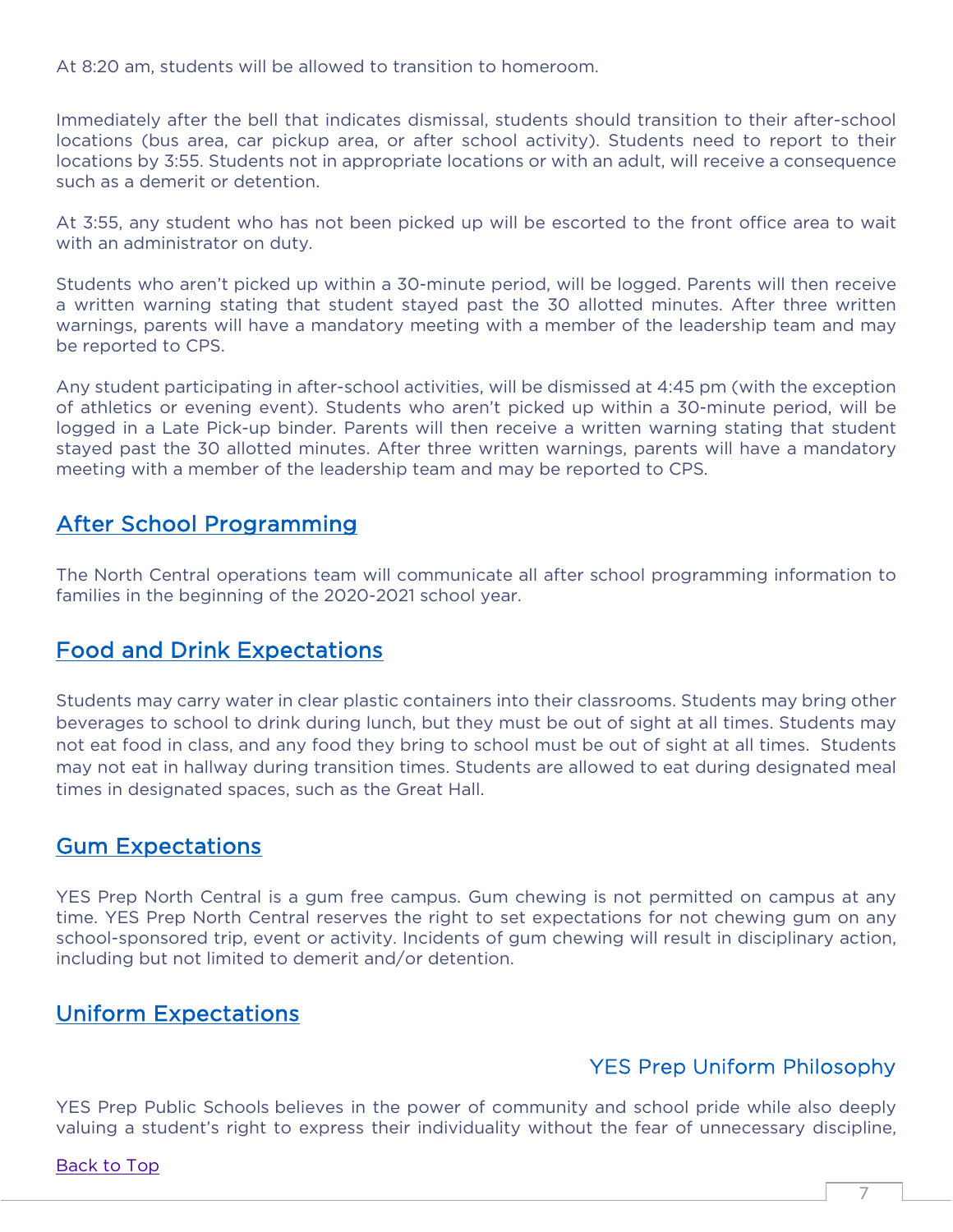body shaming, or the confines of gender norms. Students have the right to be treated equitably and dress code enforcement at YES Prep Public Schools will not create disparities, reinforce or increase the marginalization of any group, nor will it be unfairly enforced more strictly against a student because of racial identity, ethnicity, gender expression, sexual orientation, cultural or religious identity, household income, body size or type, or body maturity.

## Campus Uniform Policy

<span id="page-7-0"></span>YES Prep Public Schools uniform policy is centered around values of equity and school pride. A school uniform allows for community building and options within the uniform selection allows for student and family choice. Uniforms should be worn each school day and should meet the expectations of district and campus guidelines. Like all YES Prep policies, if a student's uniform, dress, or accessory choice poses a concern for student physical or emotional safety, a campus administrator has the discretion to disallow the uniform item.

A uniform shirt is defined as either a campus polo, sold by YES Prep Public Schools, containing the current school logo, and is the correct color for the student's campus or a school pride t-shirt, distributed by the student's school.

YES Prep also has winter jackets, sweatshirts, and cardigans for sale to provide multiple options for outwear. A student's outerwear may only be YES Prep and may also include outerwear sold by the athletics department on campus.

The following shows the uniform expectations throughout the week:

|                   | <b>Shirt Expectations</b>                                                                                                                                                       |  |
|-------------------|---------------------------------------------------------------------------------------------------------------------------------------------------------------------------------|--|
| Monday - Thursday | • North Central YES Prep Polo (purchased through YES Prep)<br>North Central Polo can be Navy Blue, Orange, White or Black<br>Polo can be Universal YES Prep Polo                |  |
|                   | Students may choose to wear any color undershirt underneath their<br>polo.<br>Polos may be tucked in.                                                                           |  |
|                   | Seniors may be able to participate in Senior Dress after 1 <sup>st</sup> grading<br>$*$<br>period and after meeting grade level expectations.                                   |  |
| Friday            | All students may choose to wear the North Central Polo as stated<br>above.                                                                                                      |  |
|                   | Middle School students who have no demerits or detentions for the<br>week and High school students with no detentions for the week can<br>wear the Friday dress outlined below. |  |
|                   | Students may wear any YES Prep Public Schools t-shirts (i.e. P.E. shirt,<br>school-created spring trip shirt, etc.).                                                            |  |
|                   | Students may wear any college or university t-shirt.<br>$\bullet$<br>YES Prep t-shirts or college shirts do not need to be tucked in.<br>$\ast$                                 |  |

| Monday - Friday<br>Students may choose between pants, skirts, or shorts of the following: | <b>Bottoms Expectations</b> |                                                                                                                 |
|-------------------------------------------------------------------------------------------|-----------------------------|-----------------------------------------------------------------------------------------------------------------|
| Jeans (blue, black or khaki colored)<br>may not be sweat pant material)                   |                             | Khakis (blue, black or khaki colored)<br>Joggers (blue, black or khaki colored, must be jean or khaki material- |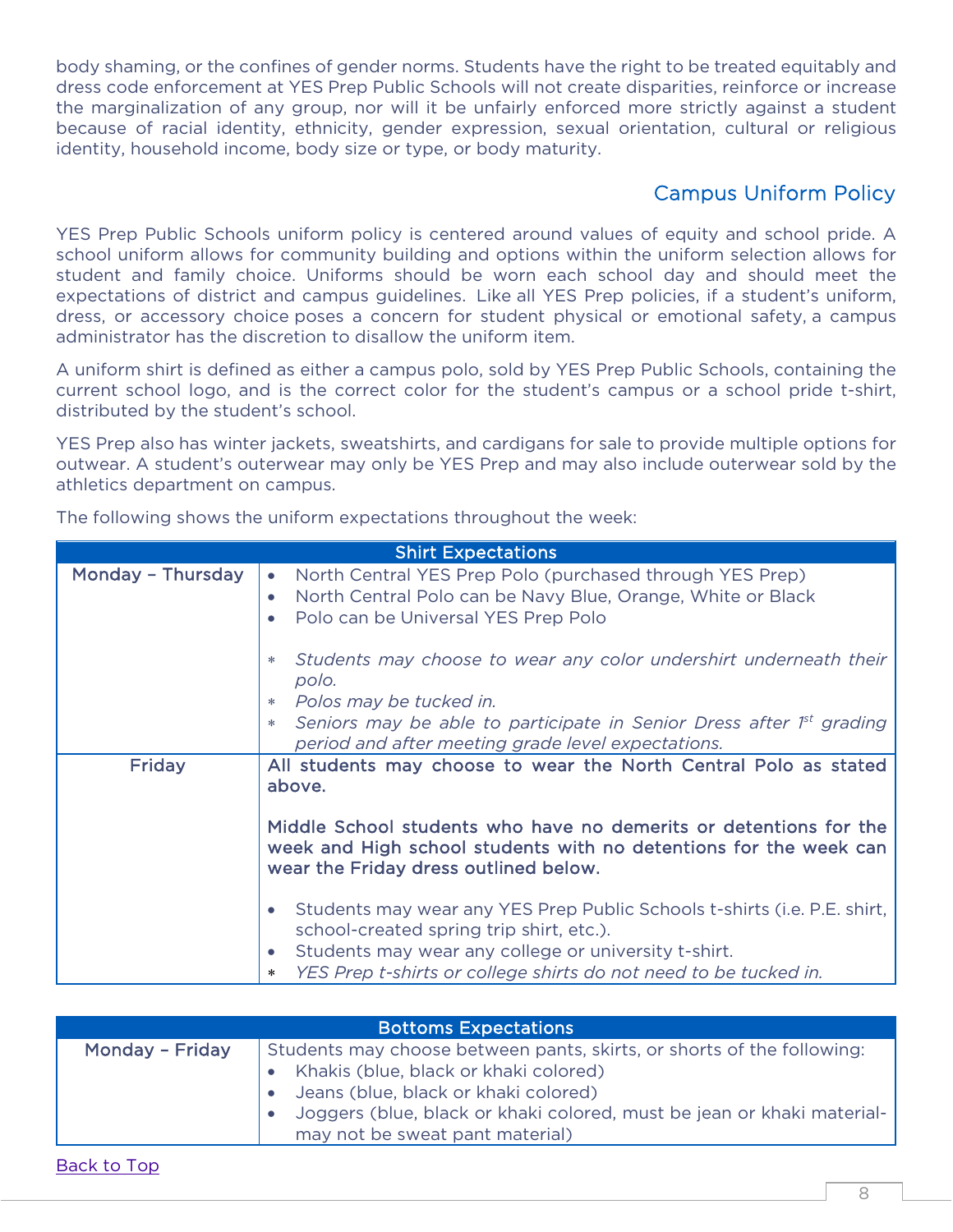| $*$    | Students may not wear leggings, jeggings, athletic or mesh shorts,<br>workout bottoms, or pajama pants. Pants may not have holes.<br>Shorts and skirts should be no more than fingertip length above the<br>knee. |
|--------|-------------------------------------------------------------------------------------------------------------------------------------------------------------------------------------------------------------------|
| $\ast$ | Bottoms must be worn at the waist.                                                                                                                                                                                |
| $*$    | Students may wear belts as needed.                                                                                                                                                                                |

| <b>Outerwear Expectations</b> |                                                                                                                                                                                                                                                                                                                                                                                                                                                                                                                |
|-------------------------------|----------------------------------------------------------------------------------------------------------------------------------------------------------------------------------------------------------------------------------------------------------------------------------------------------------------------------------------------------------------------------------------------------------------------------------------------------------------------------------------------------------------|
| Monday - Thursday             | Students may only wear YES Prep outwear. Students may choose from<br>the following:<br>YES Prep water-proof jacket (purchased through YES Prep)<br>YES Prep sweatshirt (purchased through YES Prep)<br>$\bullet$<br>YES Prep cardigan (purchased through YES Prep)<br>$\bullet$<br>North Central athletics department outwear (purchased through<br>$\bullet$<br>campus Athletics Department)<br>North Central grade level or spirit sweatshirts etc. (purchased<br>$\bullet$<br>through campus as applicable) |
| <b>Friday</b>                 | All students may choose to wear the North Central outerwear as stated<br>above.<br>Middle School students who have no demerits or detentions for the<br>week and High school students with no detentions for the week can<br>wear the Friday dress outlined below.<br>Students may wear any college or university outer layer.                                                                                                                                                                                 |

| <b>Shoe Expectations</b> |                                                                                                                                                                                                                               |  |
|--------------------------|-------------------------------------------------------------------------------------------------------------------------------------------------------------------------------------------------------------------------------|--|
| Monday-Friday            | For safety purposes, all shoes must meet the following criteria:<br>Closed-toed<br>$\bullet$<br>• Must have backs (i.e. no slides or sandals)<br>• Must have hard soles (i.e. no slippers or crocs)<br>Any color is permitted |  |

| <b>Student ID Badge Expectations</b> |                                                                        |  |  |
|--------------------------------------|------------------------------------------------------------------------|--|--|
| Monday-Friday                        | ID Badges must be worn by all students on lanyards and must be visible |  |  |
|                                      | at all times.                                                          |  |  |

| <b>PE Uniform Expectations</b> |                                                                         |  |
|--------------------------------|-------------------------------------------------------------------------|--|
| Monday-Friday                  | Students may wear their own athletic wear for PE classes. YES Prep will |  |
|                                | not offer PE uniforms to be purchased through YES Prep. Clothing for PE |  |
|                                | class must                                                              |  |
|                                | • Have school appropriate messaging                                     |  |
|                                | • Meet criteria in the "Free Dress Days" category                       |  |
|                                | Bottoms may not be higher than fingertip length above the knee          |  |

| <b>Accessory Expectations</b> |  |                                                                                                            |
|-------------------------------|--|------------------------------------------------------------------------------------------------------------|
| Monday - Friday               |  | Students may have visible piercings and tattoos as long as messaging<br>and images are school-appropriate. |
| Back to Top                   |  |                                                                                                            |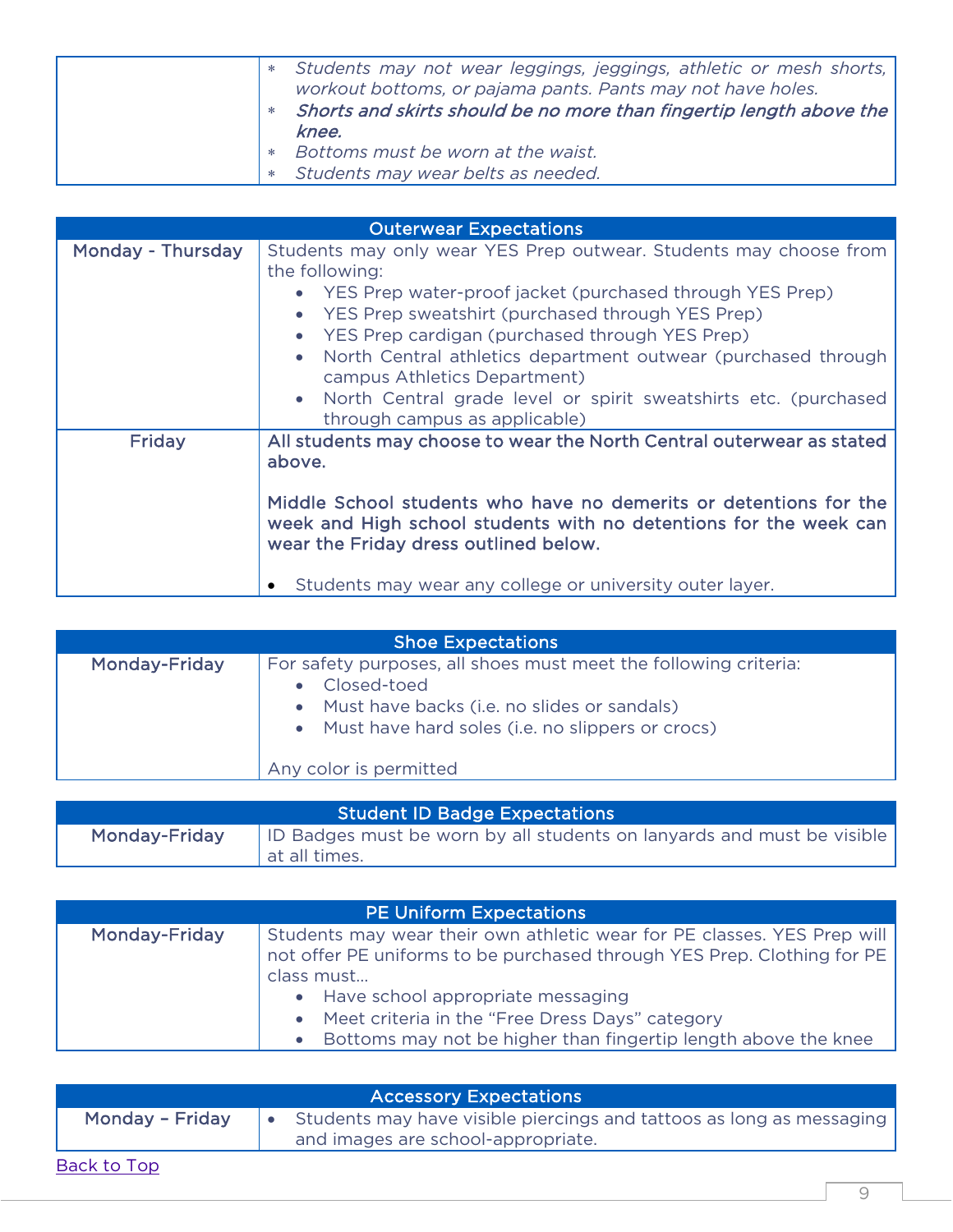|                       | Accessory items that are spiked (bracelets, belts, collars) are not<br>permitted due to safety reasons.<br>Students may wear a variety hairstyles and colors. Head shaving<br>designs are permitted as long as images are school-appropriate.<br>Hats and sunglasses are not permitted for safety purposes.<br>Religious head-coverings are permitted.                                                                                                                                                                                                                                    |
|-----------------------|-------------------------------------------------------------------------------------------------------------------------------------------------------------------------------------------------------------------------------------------------------------------------------------------------------------------------------------------------------------------------------------------------------------------------------------------------------------------------------------------------------------------------------------------------------------------------------------------|
|                       | <b>Free Dress Expectations</b>                                                                                                                                                                                                                                                                                                                                                                                                                                                                                                                                                            |
| <b>Earned Fridays</b> | Grade levels may choose to select days to reward students with "Free<br>Dress" for meeting various academic, behavior, attendance or other<br>campus/grade level goals set by the GLC, DOS or other campus<br>administrators.                                                                                                                                                                                                                                                                                                                                                             |
|                       | On free dress days, clothing should meet the following criteria:                                                                                                                                                                                                                                                                                                                                                                                                                                                                                                                          |
|                       | T-shirts are acceptable, however all clothing and accessories must be<br>school appropriate: YES Prep prohibits pictures, emblems, or writings<br>on T-shirts that are lewd, offensive, vulgar or obscene or that advertise<br>or depict tobacco products, alcoholic beverages, drugs, or any other<br>substance, show gang affiliation, or depict violence in any way.<br>No tank tops, halter tops, tube tops, net or sheer tops, shirts with<br>spaghetti straps, or strapless tops for any student.<br>No bare midriffs (half shirts) allowed for any student.<br>No open-toed shoes. |
|                       | All pants, shorts, and skirts must meet the criteria established in the<br>∗<br>Monday through Friday uniform for pants/shorts/skirts.                                                                                                                                                                                                                                                                                                                                                                                                                                                    |

## CAMPUS OPERATIONS

## <span id="page-9-1"></span><span id="page-9-0"></span>Common Area Expectations

Common areas are spaces in the building utilized or seen by everyone that visits or works on campus. These areas need to remain presentable by being kept clean and free of trash, debris, and clutter. Students should be with an adult at all times.

## <span id="page-9-2"></span>Lunch Time Expectations

- A parent/emergency contact may eat lunch with their student if they present a valid ID and are listed as a parent/emergency contact.
- A parent or anyone on the student's emergency contact list can provide food for their student.
- Students are NOT allowed to share food. (including but not limited, to birthday cakes, chips, candy, etc.)
- No food will be accepted from non- parental deliveries. (example: uber eats, dominos)
- Students/Parents are not allowed to order food for delivery. All deliveries will be turned away.
- It is the students' responsibility to pick up any food item left at the front desk. We will not send a message or deliver the lunch to the student.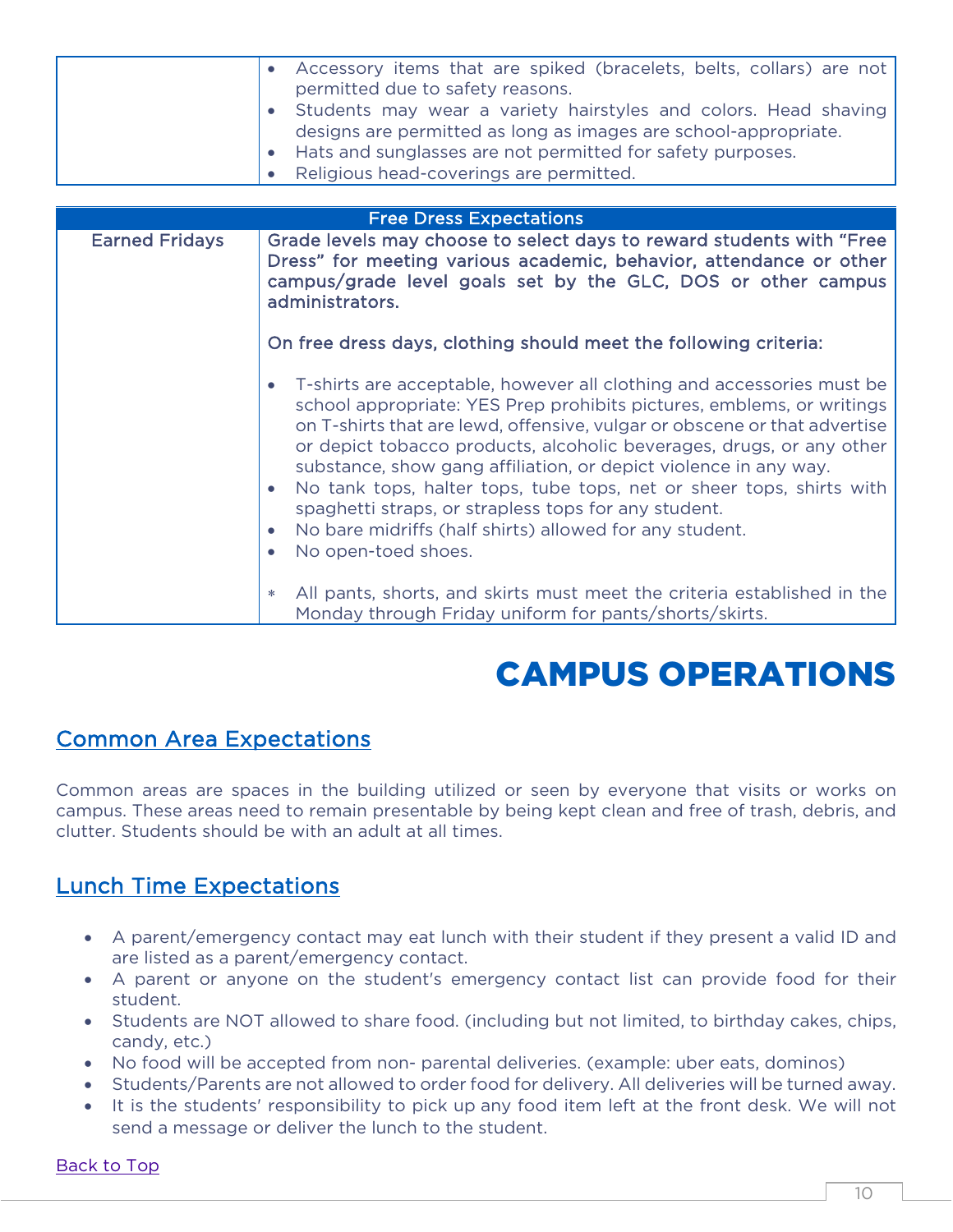- Any food items left at the front desk will be thrown out promptly at the end of the day.
- Guardians should not wait in the parking lot to hand food to their student! All lunches must be checked in at the front desk.

Student rewards or incentives that involve food items (ex: pizza party) are strictly prohibited during scheduled lunch times per our contract with Preferred Foods.

## <span id="page-10-0"></span>Traffic Procedures

In order to ensure safety of everyone on campus, all drivers must follow the flow of traffic.



## <span id="page-10-1"></span>Front Office Hours of Operation

Open office hours allow for parents to come and ask any general questions they may have, request to set up meetings, pay school fee's, pick up electronics, etc. Our open office hours are as follows:

• Monday - Friday: 8:00am - 4:00pm

The academic day at YES Prep begins at 8:30 a.m. and concludes at 3:45 p.m. (Monday - Friday).

From 7:45am – 8:30 am students will stay in designated areas with teacher supervision.

Students involved in athletics and other after school activities may need to stay later than the times outlined above in order to participate in practices, performances and/or games.

The official ADA time is 9:20 a.m., and our official attendance is taken at this time. Teachers take attendance every period so if a student arrives after 9:20, they will be marked absent for at least two class periods. When students arrive after 9:20 a.m. this impacts our state funding. Please do your best to ensure your child is in class and if he/she needs to be absent, that you follow appropriate protocols.

every period absent will count against a student. 9:20 is during second period so they would already have missed a period if arriving just in time for ADA.

Students are not allowed to stay after school unless they have teacher approval or are staying for a school-sponsored activity. All students must be off campus after the end of the academic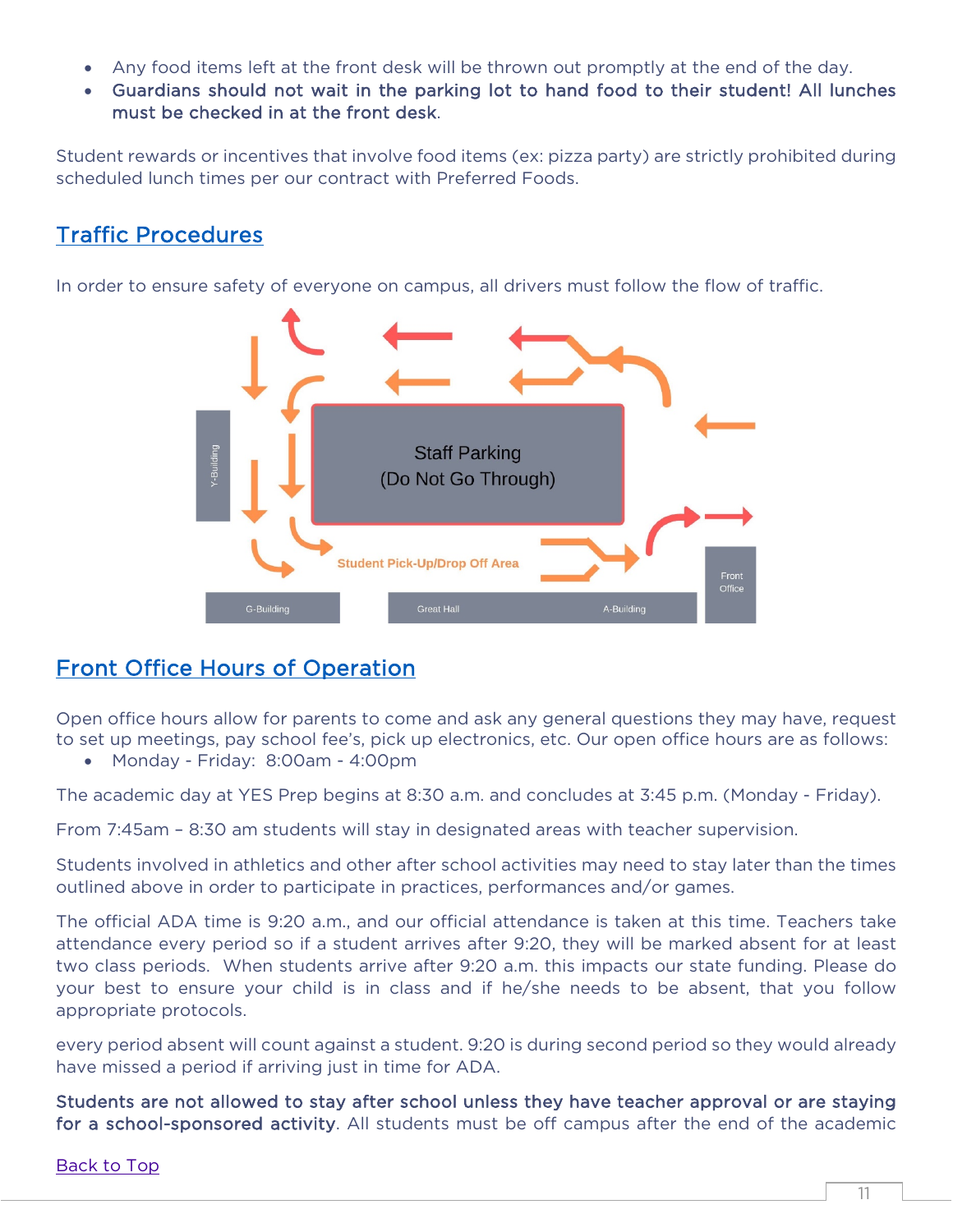day unless prior permission to remain on campus after this time has been granted by a YES Prep Public Schools staff member who will remain with the student until they are picked up.

Parents are given a 30-minute grace period to pick up their student. For those parents who continually pick their child up late from school, YES Prep Public Schools may report the parents to local authorities and/or Child Protective Services.

<span id="page-11-0"></span>Campus Communication to Families of Eurolang peeded to supply all employees including YES Prep Public Schools no longer receives the funding needed to supply all employees including teachers, with YES-provided cell phone service. As a result, the level of accessibility that students and families had to teachers has changed. Now, students and families can communicate with teachers through their YES Prep professional numbers, but for calls and messages sent after hours, families and students should expect a 24-48-hour turnaround time.

Formerly, students were able to call or text teachers on their cell phones with YES-provided service after business hours, and teachers were expected to return calls and messages as soon as possible. Now, teachers will make their best effort to return calls and voicemails as soon as possible, but no longer than 24-48 hours after the initial communication.

Though this is a significant change for our students and families, we are excited to transition in new technologies that will help overall communication. For example, families may receive communication through Classroom Messenger via phone and email for logistic reminders pertaining to their student. These new technologies rely heavily on accurate phone numbers from parents. Please ensure your contact information is up to date and always notify the front office if a number has changed in the household.

Here are some options for communicating with teachers:

- 1. Email your teacher and expect a response within 24-48 hours.
- 2. Call your teacher at his or her YES Prep professional number and expect a response within 24-48 hours.
- 3. Use the YES Prep Family Portal -- The new Family Portal is a user-friendly way for families to view important information -attendance, behavior, grades, etc.- and understand their student's progress. Parents and families can visit these websites for information to get started with the YES Prep Parent Portal
	- a. English:<https://www.yesprep.org/parents/family-dashboards/portal-help>
	- b. Spanish:<https://www.yesprep.org/parents/family-dashboards/portal-ayuda>

Ask if your teacher has an email list that you can sign up for to receive outgoing reminders and communication. Students and parents can then share their emails with teachers to receive messages.

## <span id="page-11-1"></span>Personal Items on Campus

Students are welcome to bring personal belongings in addition to necessary school materials. However, it is encouraged that students do not bring unnecessary items due to risks of theft, loss or damage. While students can also bring electronics, they are not permitted for use during school hours, unless otherwise instructed by their teacher. Failure to comply with the policy can result in confiscation of the electronic device. Please see the electronic policy for more information. YES Prep will not be held liable for loss, theft, or damage to the student's personal property.